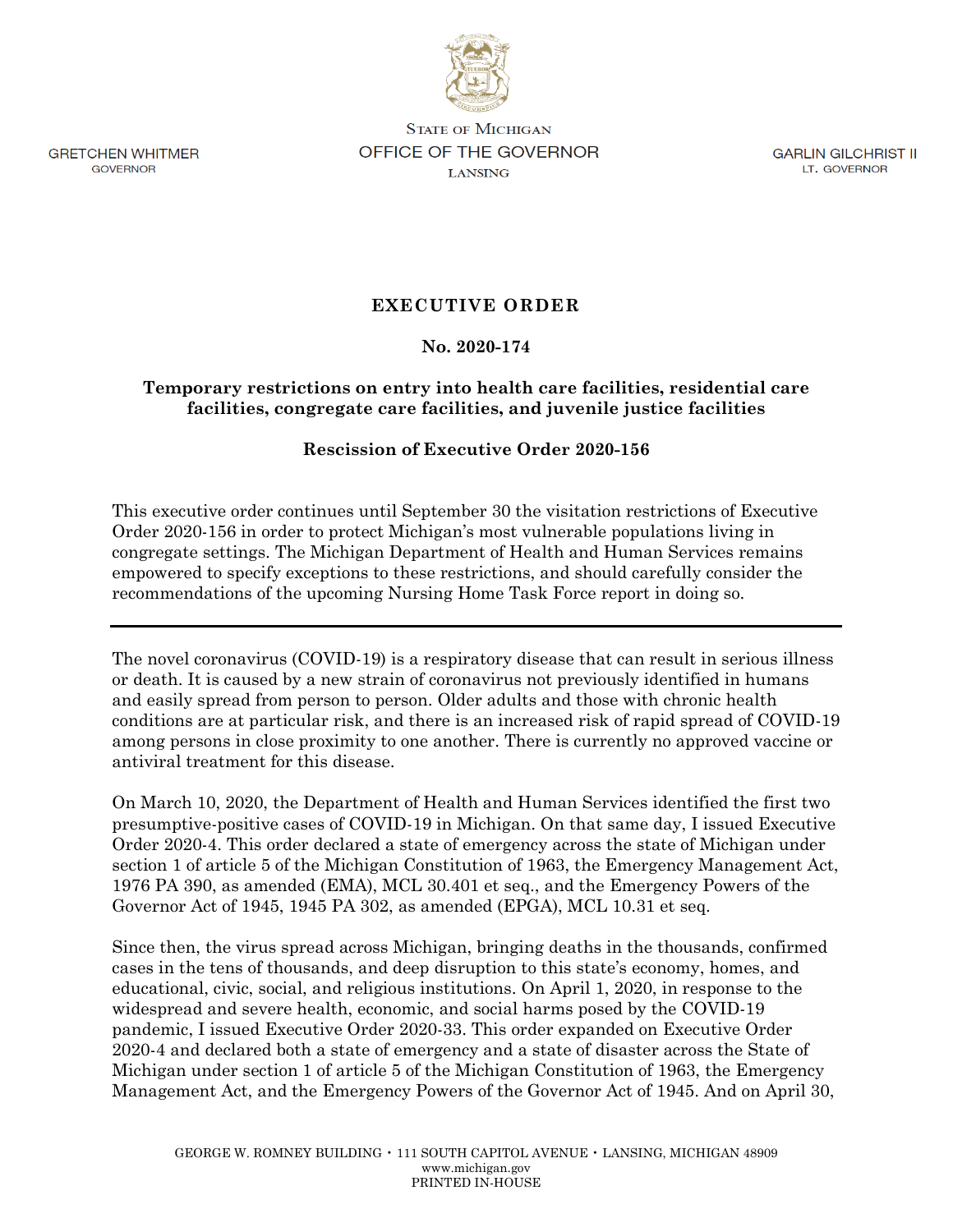2020, finding that COVID-19 had created emergency and disaster conditions across the State of Michigan, I issued Executive Order 2020-67 to continue the emergency declaration under the EPGA, as well as Executive Order 2020-68 to issue new emergency and disaster declarations under the EMA.

Those executive orders have been challenged in Michigan House of Representatives and Michigan Senate v. Whitmer. On August 21, 2020, the Court of Appeals ruled that the Governor's declaration of a state of emergency, her extensions of the state of emergency, and her issuance of related EOs clearly fell within the scope of the Governor's authority under the EPGA.

On August 7, 2020, I issued Executive Order 2020-165, again finding that the COVID-19 pandemic constitutes a disaster and emergency throughout the State of Michigan. That order constituted a state of emergency declaration under the Emergency Powers of the Governor Act of 1945. And, to the extent the governor may declare a state of emergency and a state of disaster under the Emergency Management Act when emergency and disaster conditions exist yet the legislature had declined to grant an extension request, that order also constituted a state of emergency and state of disaster declaration under that act.

The Emergency Powers of the Governor Act provides a sufficient legal basis for issuing this executive order. In relevant part, it provides that, after declaring a state of emergency, "the governor may promulgate reasonable orders, rules, and regulations as he or she considers necessary to protect life and property or to bring the emergency situation within the affected area under control." MCL 10.31(1).

Nevertheless, subject to the ongoing litigation and the possibility that current rulings may be overturned or otherwise altered on appeal, I also invoke the Emergency Management Act as a basis for executive action to combat the spread of COVID-19 and mitigate the effects of this emergency on the people of Michigan, with the intent to preserve the rights and protections provided by the EMA. The EMA vests the governor with broad powers and duties to "cop[e] with dangers to this state or the people of this state presented by a disaster or emergency," which the governor may implement through "executive orders, proclamations, and directives having the force and effect of law." MCL 30.403(1)–(2). This executive order falls within the scope of those powers and duties, and to the extent the governor may declare a state of emergency and a state of disaster under the Emergency Management Act when emergency and disaster conditions exist yet the legislature has not granted an extension request, they too provide a sufficient legal basis for this order.

Acting under the Michigan Constitution of 1963 and Michigan law, I order the following:

1. Except as otherwise provided by the order of the Director of the Department of Health and Human Services (DHHS), all health care facilities, residential care facilities, congregate care facilities, and juvenile justice facilities must prohibit from entering their facilities any visitors that: are not necessary for the provision of medical care, the support of activities of daily living, or the exercise of power of attorney or court-appointed guardianship for an individual under the facility's care; are not a parent, foster parent, prospective adoptive parent, or guardian of an individual who is 21 years of age or under and who is under the facility's care; are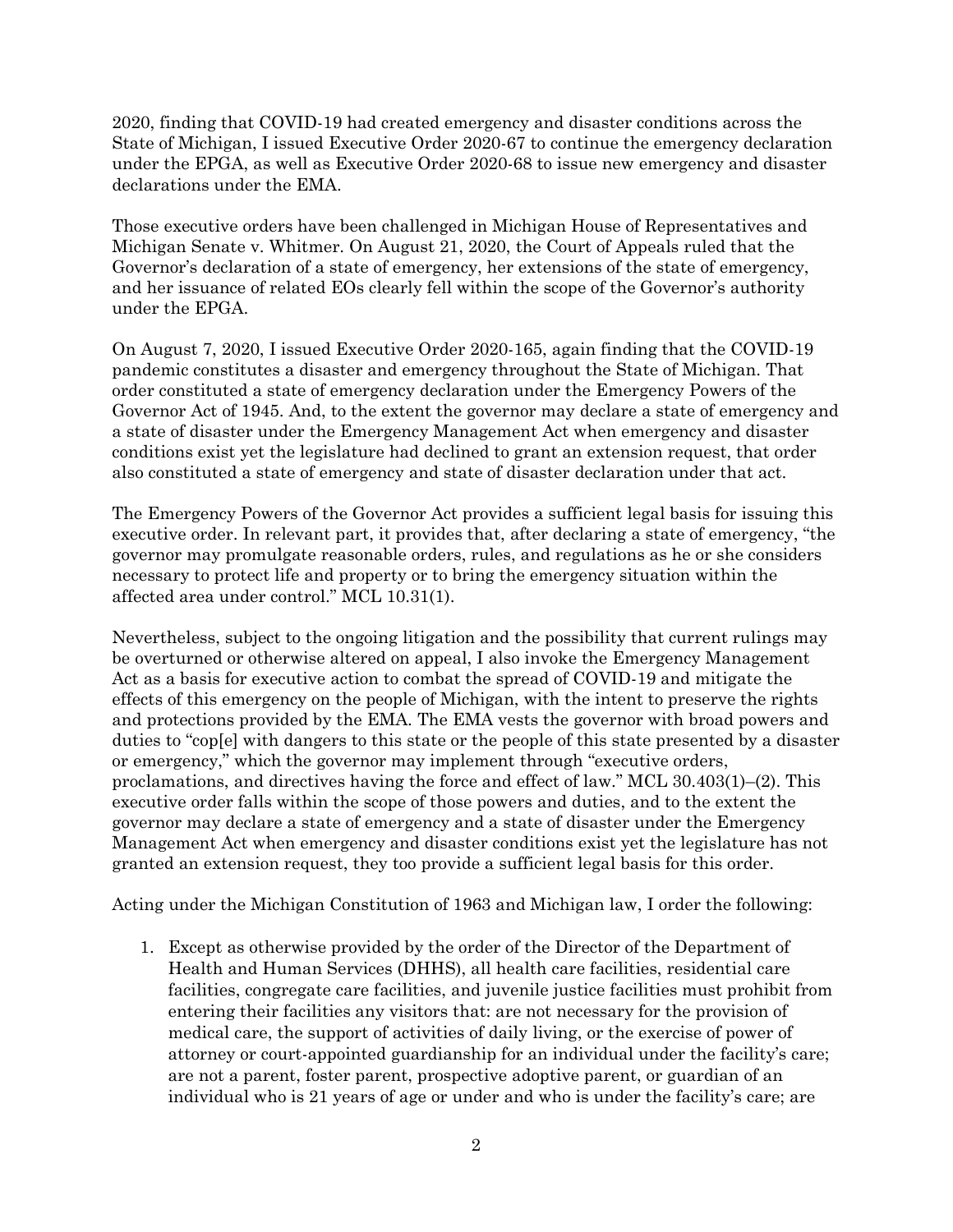not visiting an individual under the facility's care that is in serious or critical condition or in hospice care; and are not visiting under exigent circumstances or for the purpose of performing official governmental functions.

- 2. All health care facilities, residential care facilities, congregate care facilities, and juvenile justice facilities must perform a health evaluation of all individuals that are not under the care of the facility each time the individual seeks to enter the facility, and must deny entry to those individuals who do not meet the evaluation criteria. The evaluation criteria must include, at a minimum, symptoms of a respiratory infection, such as fever, cough, or shortness of breath; contact in the last 14 days with someone with a confirmed diagnosis of COVID-19; and other criteria specified by the Director of DHHS.
- 3. Any staff member or visitor of a residential care facility, congregate care facility, or juvenile justice facility must wear a covering over his or her nose and mouth when indoors or within six feet of another person.
- 4. While the restrictions of this order are in place, all health care facilities, residential care facilities, congregate care facilities, and juvenile justice facilities must make best efforts to facilitate visitations with individuals under their care by phone or other electronic communication platforms to the fullest extent possible, consistent with normal visitation policies.
- 5. For purposes of this order, "residential care facilities" includes, but is not limited to, homes for the aged, nursing homes, adult foster care facilities, hospice facilities, substance abuse disorder residential facilities, independent living facilities, and assisted living facilities.
- 6. The Director of DHHS may issue orders and directives to implement this order, including to specify exceptions to section 1 of this order, and to specify additional evaluation criteria under section 2 of this order.
- 7. Consistent with MCL 10.33 and MCL 30.405(3), a willful violation of this order shall constitute a misdemeanor.
- 8. Executive Order 2020-156 is rescinded.
- 9. This order is effective immediately and continues through September 30, 2020 at 11:59 pm.